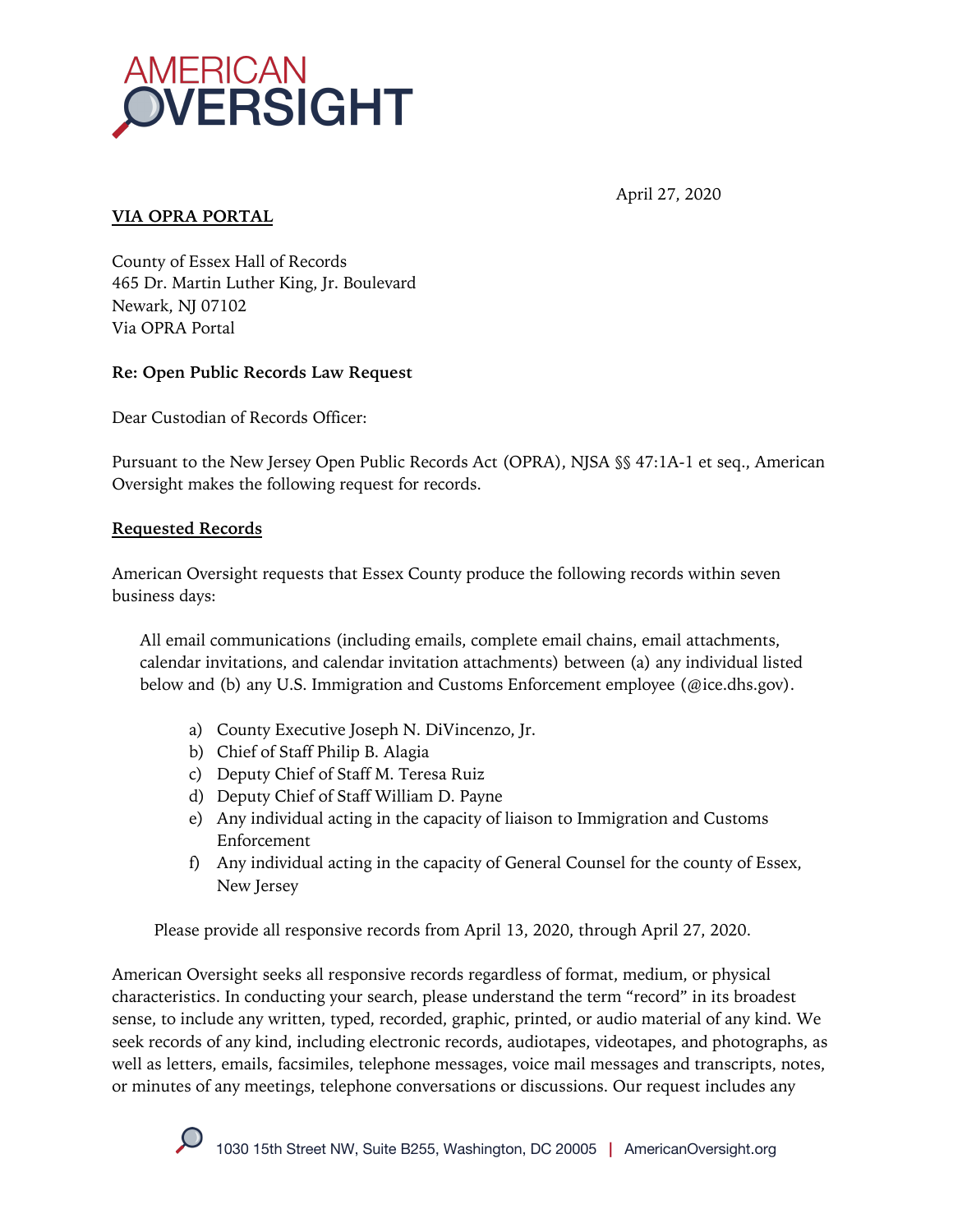attachments to these records. **No category of material should be omitted from search, collection, and production.**

In addition, American Oversight insists that your agency use the most up-to-date technologies to search for responsive information and take steps to ensure that the most complete repositories of information are searched. American Oversight is available to work with you to craft appropriate search terms. **However, custodian searches are still required; agencies may not have direct access to files stored in .PST files, outside of network drives, in paper format, or in personal email accounts.**

In the event some portions of the requested records are properly exempt from disclosure pursuant to NJSA §§ 47:1A-1 et seq., please disclose any reasonably segregable non-exempt portions of the requested records. If it is your position that a document contains non-exempt segments, but that those non-exempt segments are so dispersed throughout the document as to make segregation impossible, please state what portion of the document is non-exempt, and how the material is dispersed throughout the document. If a request is denied in whole, please state specifically that it is not reasonable to segregate portions of the record for release.

You should institute a preservation hold on information responsive to this request**.** American Oversight intends to pursue all legal avenues to enforce its right of access under NJSA §§ 47:1A-1 et seq., including litigation if necessary. Accordingly, your agency is on notice that litigation is reasonably foreseeable.

To ensure that this request is properly construed, that searches are conducted in an adequate but efficient manner, and that extraneous costs are not incurred, American Oversight welcomes an opportunity to discuss its request with you before you undertake your search or incur search or duplication costs. By working together at the outset, American Oversight and you can decrease the likelihood of costly and time-consuming litigation in the future.

Where possible, please provide responsive material in electronic format by email or in PDF or TIF format on a USB drive. Please send any responsive material being sent by mail to American Oversight, 1030 15th Street NW, Suite B255, Washington, DC 20005. If it will accelerate release of responsive records to American Oversight, please also provide responsive material on a rolling basis. Please consult with American Oversight on any fees the agency expects it may assess.

#### **Conclusion**

American Oversight is a 501(c)(3) nonprofit with the mission to promote transparency in government, to educate the public about government activities, and to ensure the accountability of government officials. American Oversight uses the information gathered, and its analysis of it, to educate the public through reports, press releases, or other media. American Oversight also makes